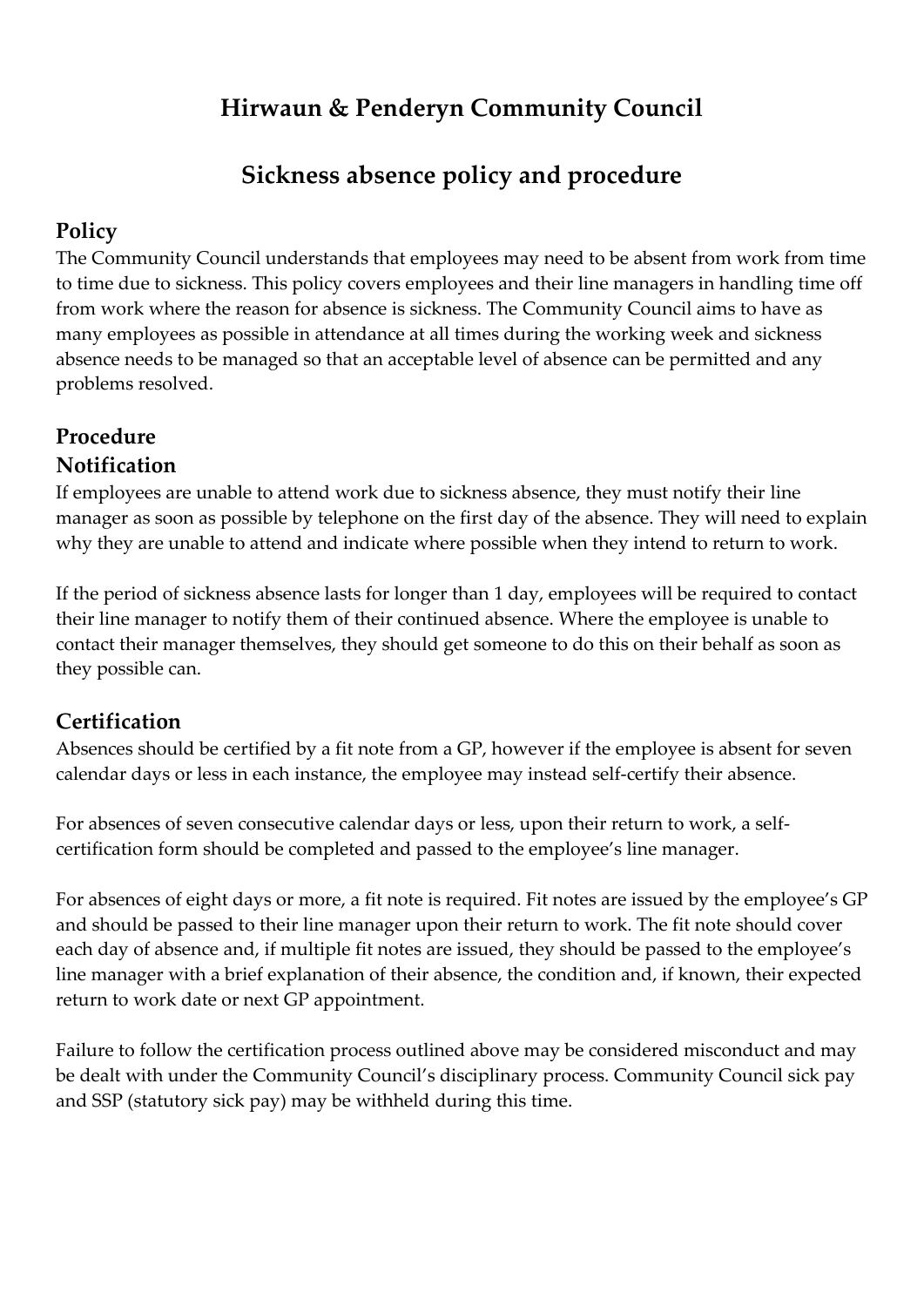### **Return to work**

A fit note may make a recommendation for temporary changes to be made to an employee's working environment or conditions to facilitate a return to work.

Where the fit note contains recommendations for changes to be made to working conditions or practices, the Community Council will consider those recommendations and try as far as possible to accommodation those changes, where permissible in accordance with the needs of the business.

For extended periods of absence, the Community Council may require the employee to meet with a medical practitioner, of the Community Council's choosing, to have the fitness to work arrangements of the employee assessed and confirmed.

In all circumstances, a return to work interview will be arranged by the line manager for the employee.

The return to work interview will confirm the employee's fitness to return to work, update the employee on any changes that may have taken place in the workplace during their absence, and confirm whether any necessary support is required and make arrangements for this as appropriate.

### **Fit notes**

Where a fit note is marked as "may be fit for work" by the employee's General Practitioner, the GP usually sets out the possible alternations or amendments that could be made to the employee's working practices to facilitate their fitness for work. Examples of the options available are:

- phased return to work
- amended duties
- altered hours
- workplace adaptations.

A meeting will be arranged via the employee's Line Manager for the employee to meet with their line manager to discuss the arrangements recommended in their fit note and how best the Community Council can facilitate a return to work.

In the event that adjustments and amendments cannot be made, the employee will not be able to return to work and will need to remain on sickness absence. However, where adjustments and amendments can be facilitated, regular reviews will be undertaken with the employee to confirm that the changes made continue to be adequate. The changes should be temporary and should not be considered permanent changes to the terms and conditions.

### **Medical examination**

If the Community Council believes that a medical opinion is necessary, the Community Council reserves the right to require an employee to be referred to a medical practitioner for an assessment to be undertaken.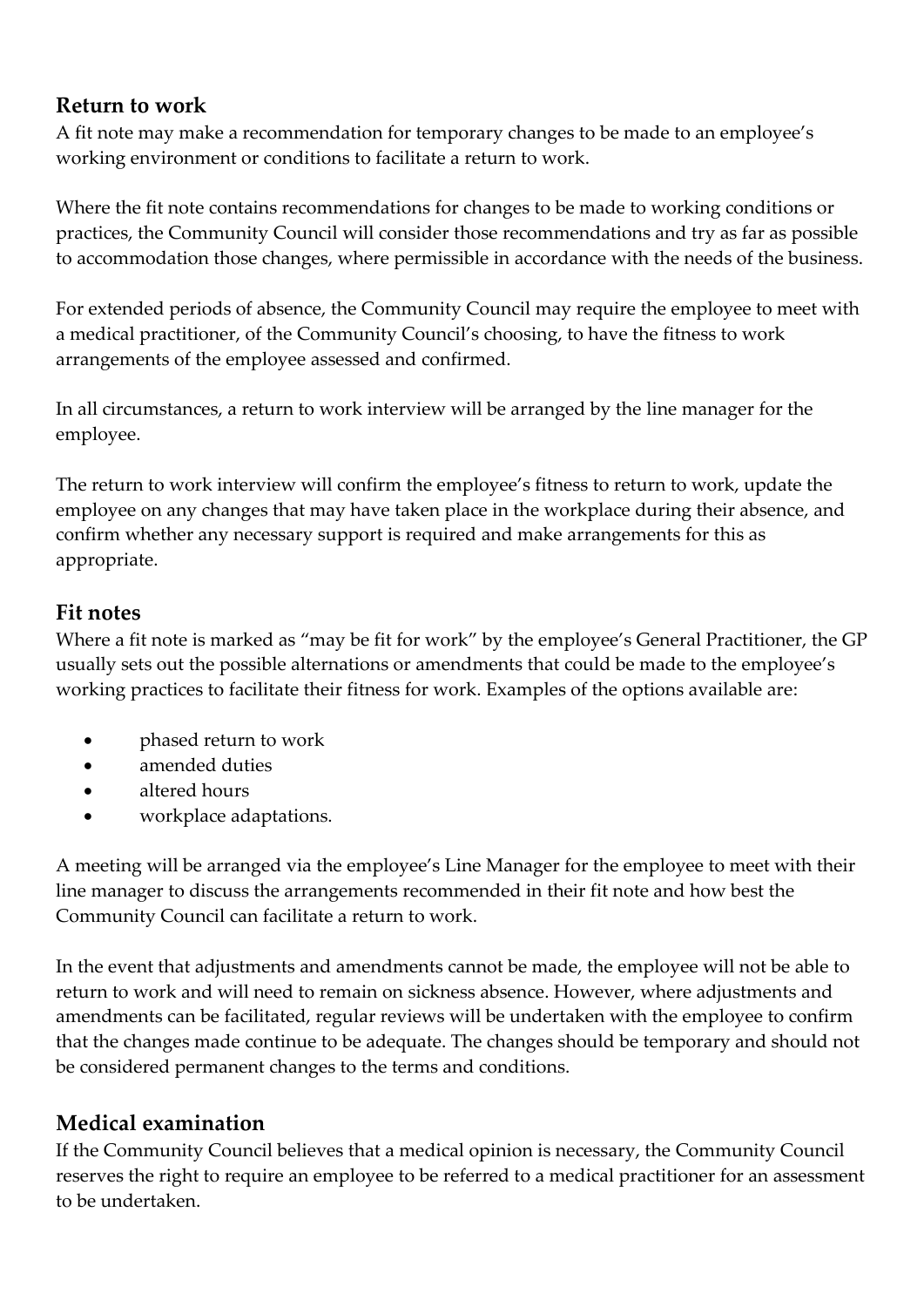### **Access to medical reports**

The Community Council may need to request a copy of an employee's medical reports or medical records to assist in the assessment of the employee's medical condition. The employee's consent, in line with requirements under the Access to Medical Reports Act 1988, will be obtained prior to the Community Council making contact with their GP and the employee is entitled to see a copy of the documentation provided. In line with data protection legislation, employees will also be given details on the reason for the examination, what the Community Council intends to do with the data obtained and the lawful basis for processing the data.

# **Frequent and short term absences**

# **Trigger points**

Absence triggers enable the Community Council and line managers to address all absences and ensure absences are managed fairly and consistently.

The absence triggers are as follows:

#### **Triggers for employees within their probationary period.**

| Criteria                            | <b>Trigger</b> |
|-------------------------------------|----------------|
| Number of absence events            | 2 days         |
| Continuous calendar days of absence | 8 days         |

#### **Triggers for employees who have completed their probationary period.**

| Criteria                              | Trigger                             |
|---------------------------------------|-------------------------------------|
| Number of absence events              | 4 days in a rolling 12 month period |
| Absence events totalling more than 10 | 1 day in a rolling 12 month period  |
| working days (pro-rated)              |                                     |
| Continuous calendar days of absence   | 16 days                             |

Only one of the triggers needs to be reached for the line manager to be required to review the employee's sickness records.

The line manager should meet informally with the employee to discuss the fact that an absence trigger has been reached and to discuss necessary actions, such as considering a referral to Occupational Health, implementing any possible reasonable adjustments that may be necessary in relation to disability, or any possible formal further action. The line manager may establish that there is an underlying medical condition and it may be that advice is required from One Voice Wales as to the best course of action to take. Disciplinary procedures may not be necessary or appropriate in those circumstances.

A summary of the meeting should be kept for the employee's personnel file and a copy given to the employee.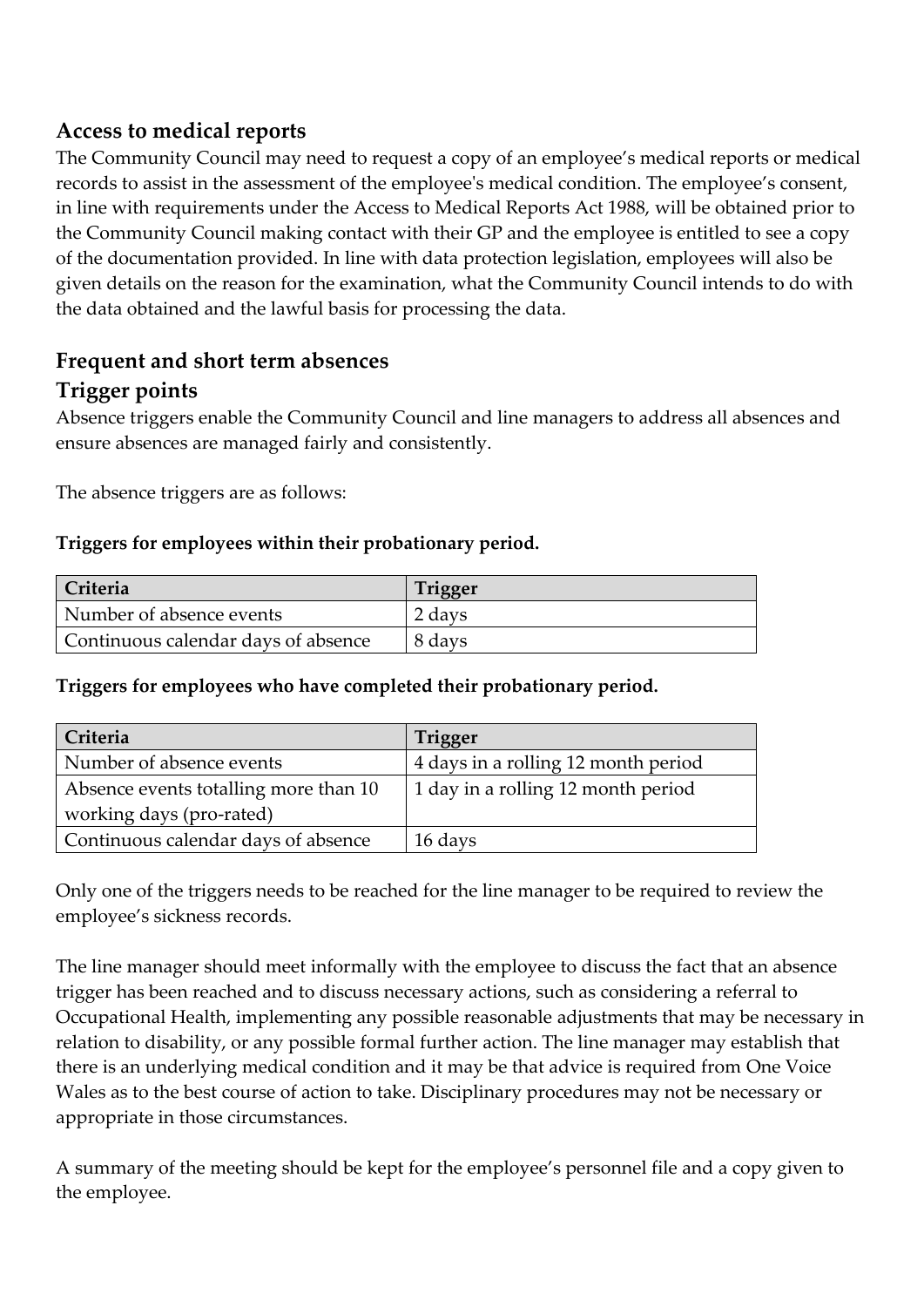### **Long term sickness**

Employees should be aware that although the Community Council is sympathetic towards genuine illnesses, it is not realistic for sickness-related absence to continue forever. The Community Council will be eager to get any employees on long-term sickness absence back into the workplace as appropriately and effectively as possible, but the employment may need to be reviewed if this cannot be achieved. There will be a full consultation with the employee, together with a medical investigation.

If there is regular or persistent absence due to long term sickness, injuries etc, the situation is unlikely to be able to continue forever. Ultimately, employment may be terminated after full compliance with the Community Council's termination procedures in these circumstances. See the section below in relation to dismissal for more information on this aspect.

The Community Council will usually require employees who have been absent for one month or more, or are expected to be absent for one month or more, to return some or all of their Community Council equipment. This may be requested so that the equipment can be redeployed to other employees.

Should a return to work be possible, the Community Council may require the employee's current fitness to be determined and confirmed by a medical practitioner, of the Community Council's choosing.

## **Updates during sickness**

Employees are expected to keep their line manager updated with details of their health and expected date of returning to work.

Line managers will arrange periodic meetings with the employee to discuss the current situation so that each side is kept up to date with developments.

The location of these meetings will usually be at the employee's usual place of work but, if a home visit is necessary due to serious ill health or being physically unable to attend work, this can be accommodated.

### **Disability**

The Community Council has a duty to make reasonable adjustments where an employee has a disability covered by the Equality Act 2010.

The duty to make reasonable adjustments covers elements, such as making changes and adjustments to working hours, adjusting existing equipment, provision of different equipment and amending workplace practices, if the employee is placed at a substantial disadvantage. It may also involve physical changes, such as alterations to the furniture.

The employee will be consulted fully on these.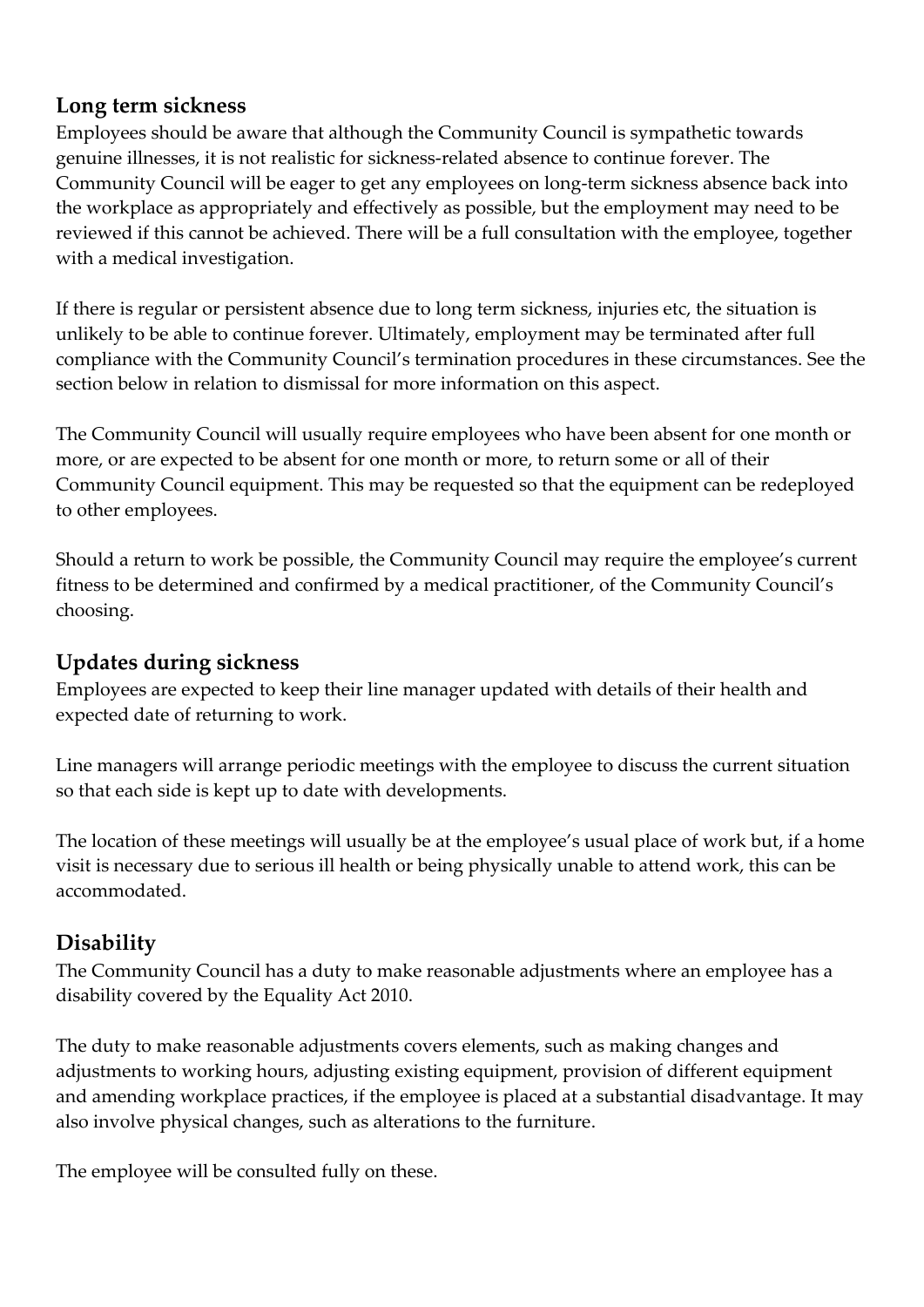The duty to make the adjustments is 'reasonable' so if the suggested adjustment is not viable it will not be made. It may also be the case that no reasonable adjustments are possible to facilitate a return. There may be no alternative roles or employment available and if there is no prospect of the employee being able to return to work in the near future, it may be inevitable that a decision to dismiss is the last and only option.

### **Dismissal and the right to appeal**

If long term sickness absence leads to dismissal, the employee will be provided with the reasons for the dismissal in writing.

The reasons for dismissal should set out the circumstances that led to the decision to dismiss. Employees have the right to appeal the decision and they should do so within five working days, to the HPCC Chair setting out the reasons for their appeal.

The appeal itself will be dealt with in accordance with the rules on appeals set out in the Community Council's disciplinary process.

# **Payment arrangements and insurance Statutory sick pay (SSP)**

Employees qualify for SSP on Mondays to Fridays for full time employees and their normal working days for part time employees.

SSP payments are made subject to tax and national insurance deductions.

### **Community Council sick pay scheme**

The Community Council sick pay scheme provides up to 3 months of full basic salary, including SSP. Once that allowance is exhausted, a further up to 3 months of 75% of full basic salary is available. A rolling 12 months is utilised in determining the number of weeks available for Community Council sick pay purposes.

Community Council sick pay payments are entirely at the discretion of the Community Council. Employees in a probationary period are not entitled to Community Council sick pay payments.

The sick pay scheme terms and conditions can be varied or revoked upon the giving by the Community Council of 3 months written notice, to be provided on any significant change to the entitlements and amounts due under the sick pay scheme.

### **Unpaid sickness**

Employees who are not eligible for SSP or for payments under the Community Council sick pay scheme will take that period of sickness as unpaid. No basic pay shall be made.